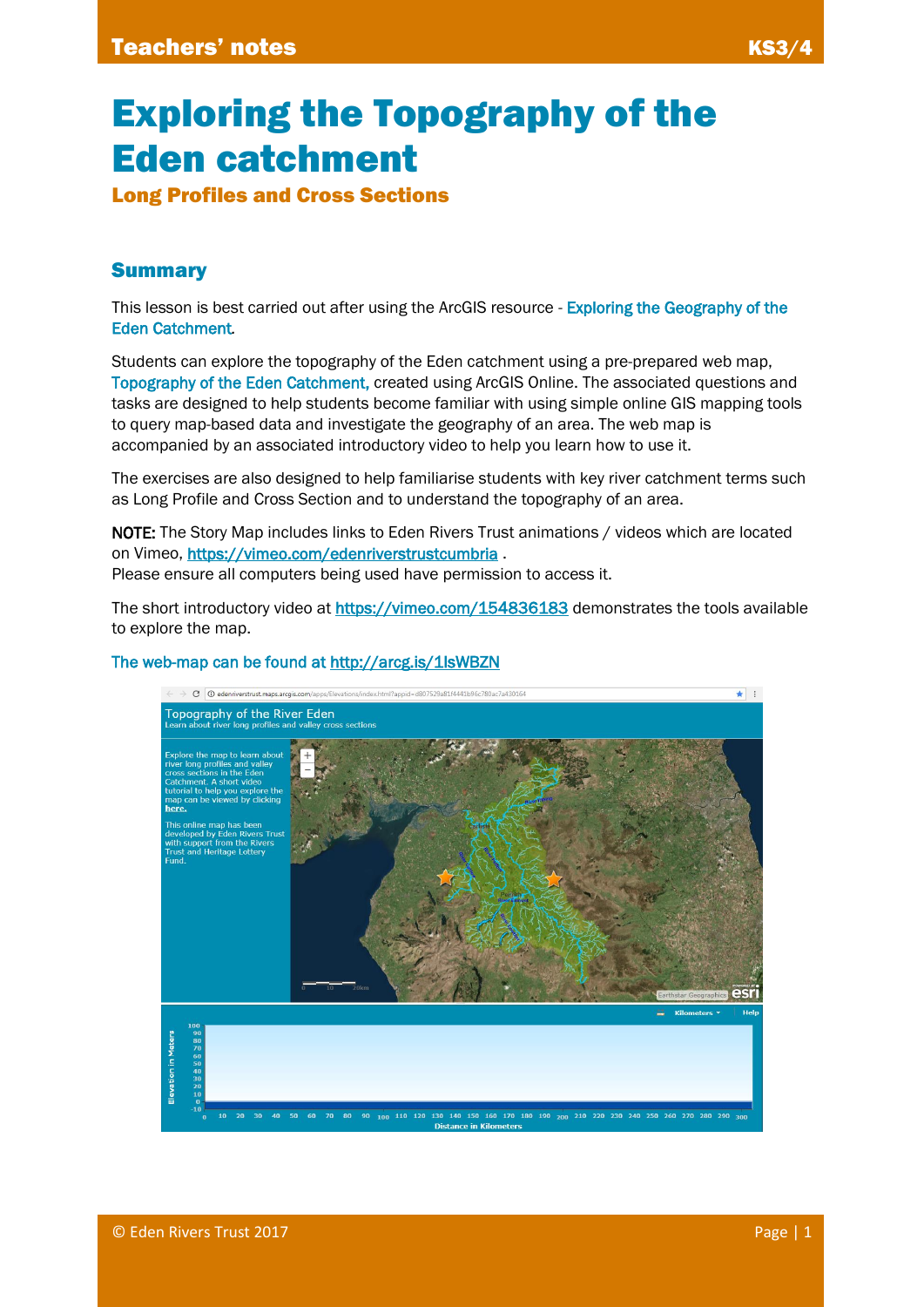# **Teachers' notes**

## Questions & tasks

A range of suggested questions and tasks for students to complete, based on the web map.

River long profiles

- 1. Select and click on the River Eden on the map. The long profile of the river will be drawn.
- 2. Using the long profile graph answer these questions:

Q1. At what elevations above sea level does the River Eden start and finish its journey?

A. Start 523m, finish 6m – *though this sometimes captures the height of the river bank not the water in the river - see [Footnote 1](#page-2-0) on the next page* 

Q2. How many metres does the River Eden fall over its entire length?

A. 517m

Q3. What is the average gradient of the River Eden over its whole length?

 $A \, 4\%$ 

3. Move your cursor across the graph; a red cross will appear showing your location on the river.

Q4. What is the elevation of the river above sea level at Kirkby Stephen, Appleby and Carlisle?

A. Approx. 175m, 128m, 11m

Q5. What is a river long profile?

A. The long profile of a river shows changes in the height (altitude) of the course of a river from its source to its mouth.

Q6. Describe the long profile of the River Eden in terms of the upper, middle and lower sections of the river.

A. The upper course of the river has a steep gradient, dropping from an elevation of 523m to 155m within the first 10 km of its course. During the next 80km it is less steep, dropping from 155m to 30m elevation. The lower course and final 28km has a very shallow gradient, until it reaches its mouth.

*4.* Compare long profiles for the River Caldew and the River Irthing. You can use 'Print Screen' or Microsoft's snipping tool to capture each graph and paste into a Word document.

Q7. Describe the long profiles of each river. How do they differ and what impact might this have on the rivers?

A. The web map has been created to produce long profiles for the River Eden and five of its major tributaries; the River Caldew, River Petteril, River Irthing, River Eamont and River Lowther. On the next page are examples of some of the outputs (with annotation) to answer this question.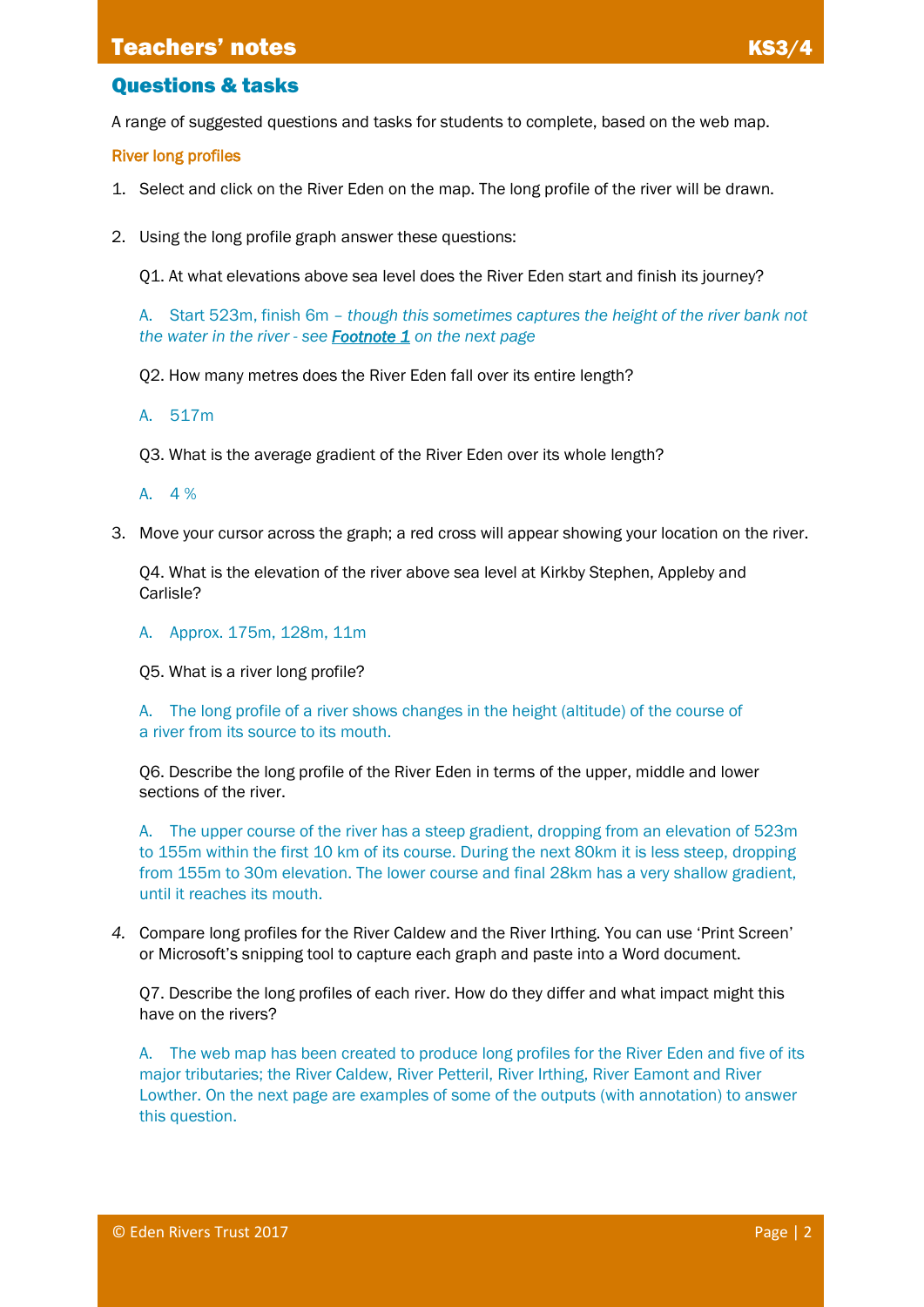## River Eden Long Profile



#### River Irthing Long Profile



In contrast to a typical long profile, the River Irthing's profile is steeper mid-course where it flows through Irthing Gorge (including Crammel Linn Waterfall).



## <span id="page-2-0"></span>Footnote 1:

NOTE: The ArcGIS Online software uses a digital elevation model (DEM) with a resolution of 30m to produce the long profiles. This means that the earth's surface is divided into a grid of 30m x 30m cells each given an elevation above sea level, derived from satellite imagery.

This limits the accuracy of the long profile calculation, as it may sometimes capture the height of the river bank not the channel resulting in undulations in the profile. These become more visibly exaggerated on the shorter rivers or those with many cliffs e.g. the River Eamont as above. This would give an opportunity to discuss data accuracy with more advanced students.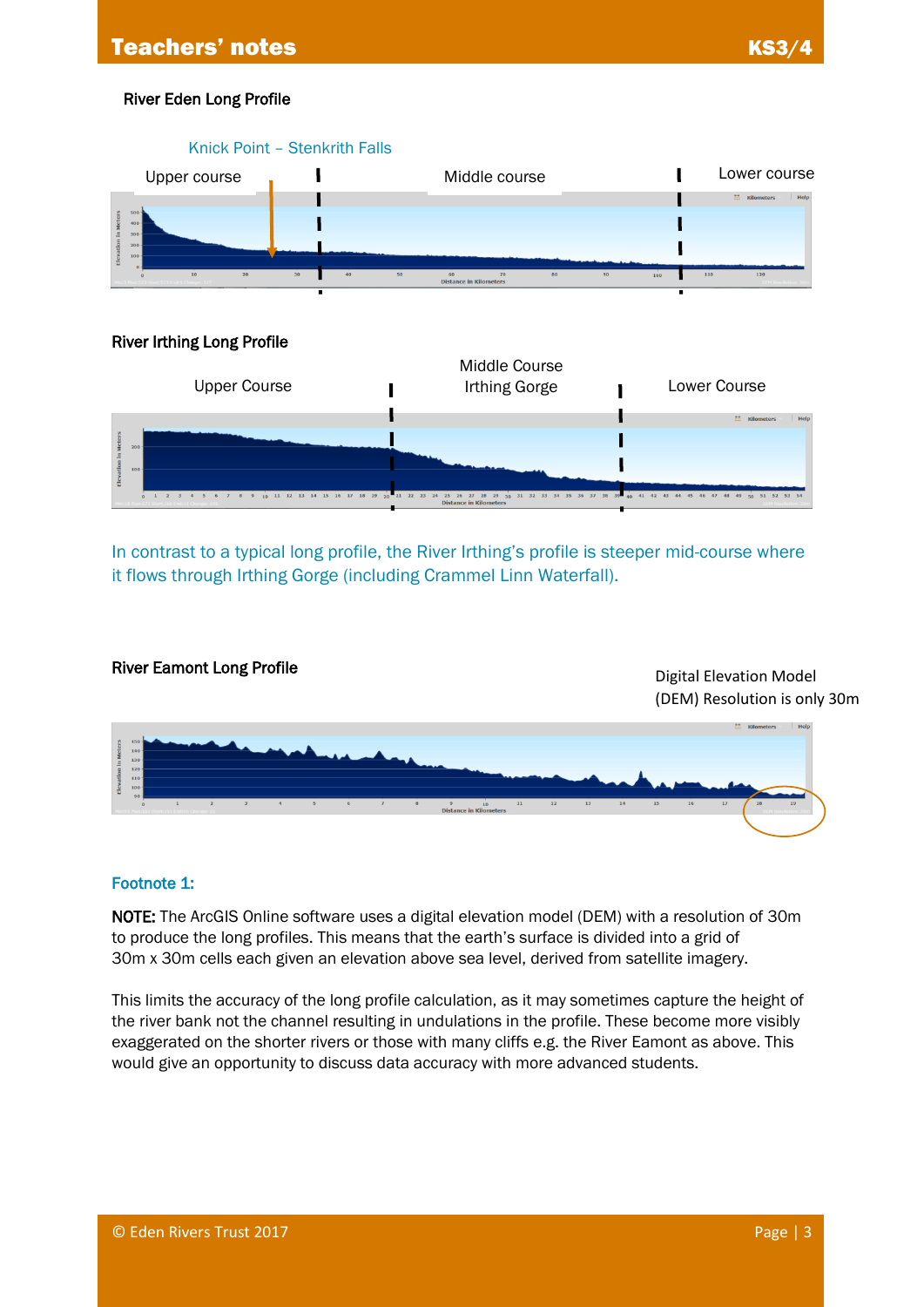#### Valley cross sections

- 1. Select the ruler tool located above the graph and draw a straight line on your map from the orange star on the western edge of the catchment to the orange star on the eastern edge, making sure your line crosses through the River Caldew, River Petteril and River Eden.
- 2. You will now have drawn a cross section of the Eden Catchment. Move your cursor across the cross section graph to help locate the three river valleys. Describe the cross section of the Eden Catchment and the different valley shapes for the rivers crossed.
- 3. Using print screen or Microsoft's Snipping Tool, take a copy of the valley cross section and paste it into Word or another similar programme. Identify and label the topographic features, e.g. river valleys and hills.



An example, is shown below: